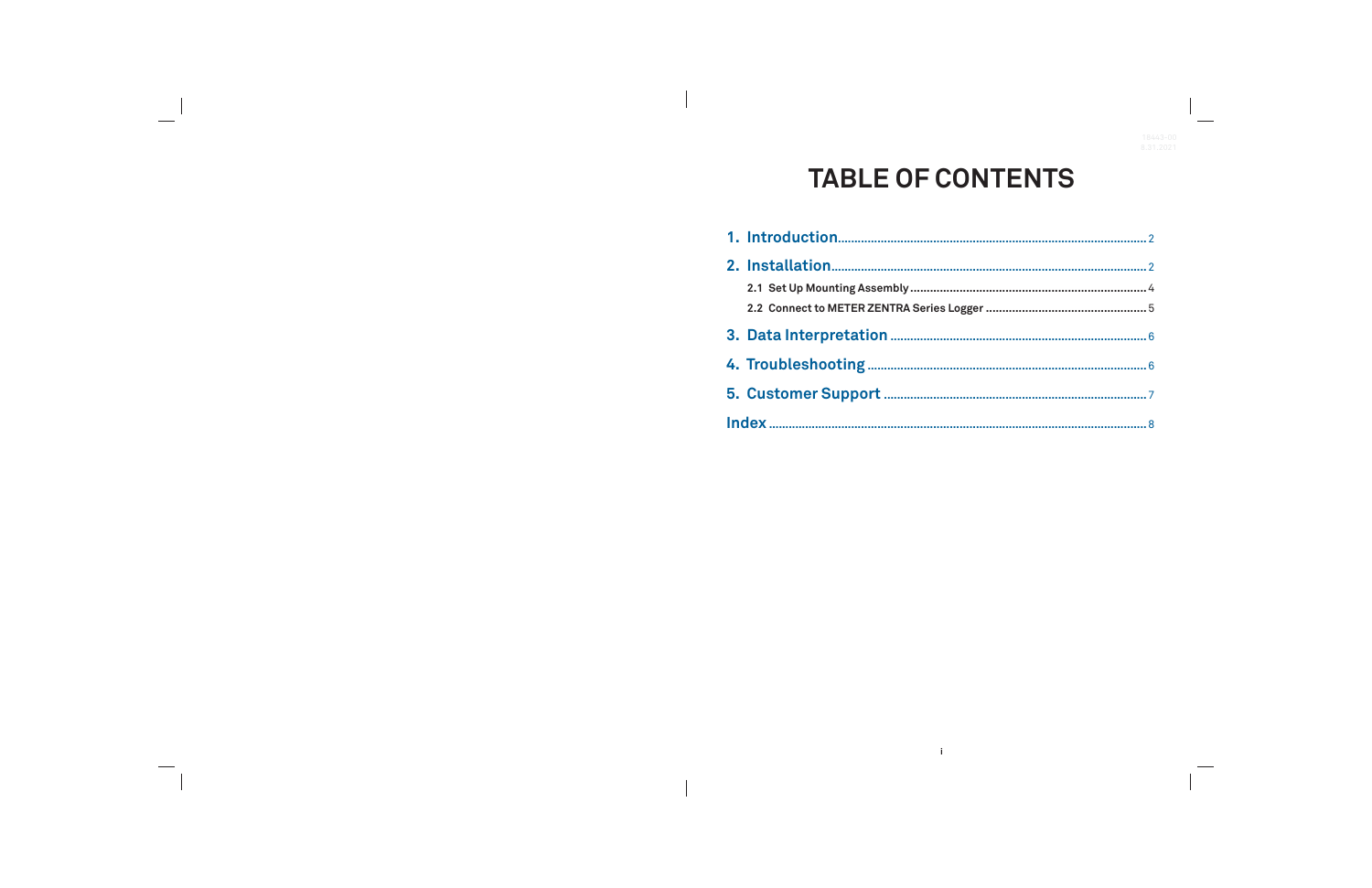

 $\overline{1}$ 

 $\frac{1}{\sqrt{2\pi}}$ 

 $\overline{\phantom{a}}$ 

 $\begin{array}{c} \hline \end{array}$ 

 $\overline{\phantom{a}}$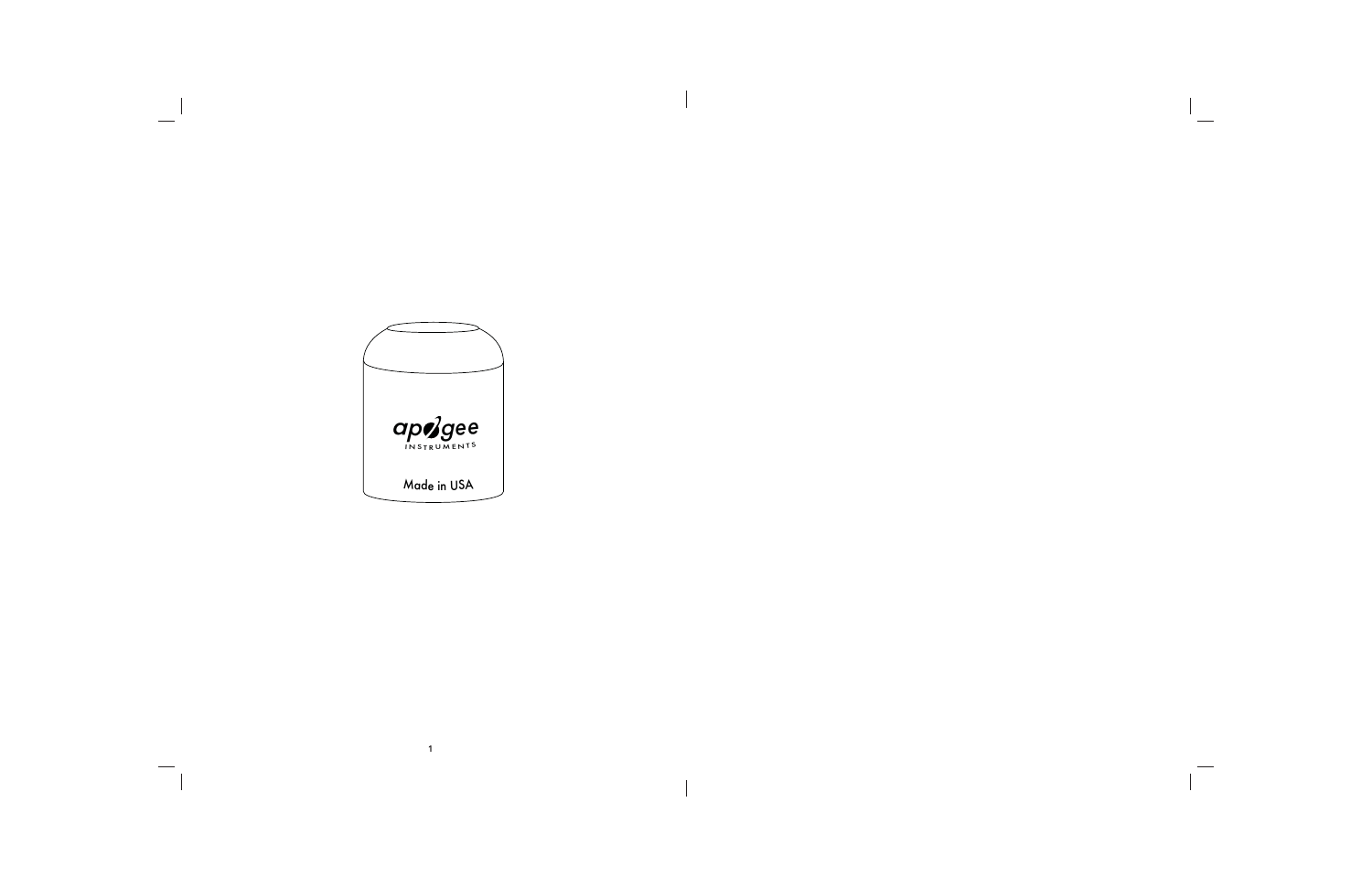### **USING APOGEE UV SENSORS WITH ZENTRA SYSTEM**

## **1. INTRODUCTION**

Apogee Instruments SU-221 Ultraviolet (UV) Radiation sensors are designed for continuous UV radiation measurement in either indoor or outdoor environments. The Apogee UV sensor detects UV radiation from 300 to 400 nm, which lies primarily in the UV-A portion of the UV spectrum (315 to 400 nm).

The information in this document explains how to install the required hardware to mount Apogee UV sensors that have been preconfigured by METER Group to work seamlessly with METER ZENTRA series data loggers. Details of how the ZENTRA system handles the data are also included. Please read this document carefully in its entirety before going out to the field.

For more information on Apogee sensors, please review the Ultraviolet-A Radiation Sensor User Manual or visit the Apogee UV sensor product page (apogeeinstruments.com/uv).

## **2. INSTALLATION**

Follow the steps listed in Table 1 to install Apogee sensors in the field. A cable, mounting bracket, leveling plate, and screws are included with the sensor. Other tools will need to be provided.

|                     | Table 1 Installation                                                                                           |
|---------------------|----------------------------------------------------------------------------------------------------------------|
|                     | Wrench $13 \text{ mm} (0.5 \text{ in})$                                                                        |
|                     | <b>Flathead screwdriver</b>                                                                                    |
|                     | <b>Mounting post</b> 33.0 to 53.3 mm (1.3 to 2.1 in) dia<br>tower, or other similar infrastructure that extend |
|                     | Mounting bracket + leveling plate Model AL-120                                                                 |
| <b>Tools Needed</b> | Nylon screw $#10-32 \times 3/8$ in (included)                                                                  |
|                     | METER ZENTRA series data logger ZL6 or EM60                                                                    |
|                     | METER ZSC Bluetooth <sup>®</sup> Sensor Interface (option                                                      |
|                     | <b>METER ZENTRA software ZENTRA Utility, ZENTI</b><br><b>ZENTRA Cloud</b>                                      |

diameter post, pole, tripod, ends above the canopy -120 (included).

 $\mathsf{ional}$ **NTRA Utility Mobile, or**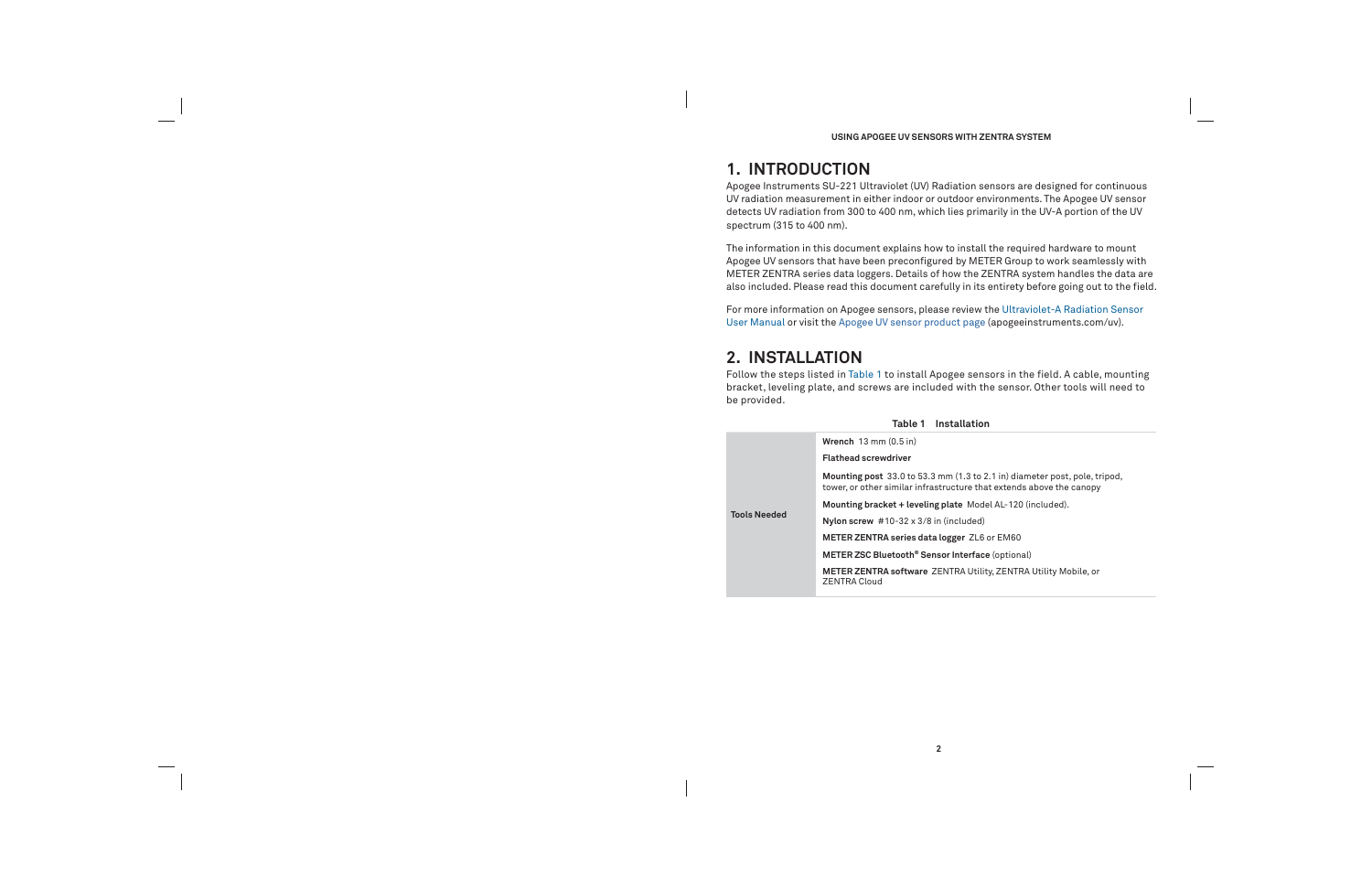#### **INSTALLATION**

 $\overline{\phantom{a}}$ 

 $\overline{\phantom{a}}$ 

cables **3**, **4**, **5** onents 2 ecting **5** mer support 7

ting **3** mounting bracket **2**, **4**

|             | Table 1 Installation (continued)                                                                                                                                                                                                                                              | <b>IND</b>         |
|-------------|-------------------------------------------------------------------------------------------------------------------------------------------------------------------------------------------------------------------------------------------------------------------------------|--------------------|
|             | <b>Conduct System Check</b><br>METER strongly recommends setting up and testing the system (sensors and<br>data loggers) in the lab or office.                                                                                                                                | C<br>cables        |
|             | Inspect and verify all components are intact.                                                                                                                                                                                                                                 | compo              |
|             | Visit the data logger product page for the most up-to-date software and firmware.                                                                                                                                                                                             | conned             |
| Preparation | Verify all sensors are functional and read within expected ranges.                                                                                                                                                                                                            | custon             |
|             | <b>Consider the Surroundings</b>                                                                                                                                                                                                                                              | D                  |
|             | Choose a location that allows the hemispherical view UV sensors to be above<br>the plant canopy or in a position with an unobstructed view of the sky (such as<br>a large canopy gap or forest clearing).                                                                     | data 6             |
|             | Ensure the sensor is not shaded from nearby objects (weather stations,<br>mounting posts, etc.).                                                                                                                                                                              | I.<br>install      |
|             | Install on Mounting Post<br>Use the U-bolt to mount the mounting bracket and sensor assembly<br>(Section 2.1). The U-bolt is compatible with most meterological stands, poles,<br>tripods, and other mounts.                                                                  | mou<br>pre<br>tool |
|             | Ensure the sensor is oriented so the cable points toward true North (in the<br>Northern hemisphere) or true South (in the Southern hemisphere) to reduce<br>azimuth error.                                                                                                    | М<br>mount         |
|             | <b>Secure the System</b><br>Tighten the U-bolt nuts by hand until hand-tight, and then tighten with a<br>wrench.                                                                                                                                                              | mount<br>R.        |
|             | CAUTION: Do not overtighten U-bolt.                                                                                                                                                                                                                                           | recalib            |
|             | Adjust the three machine screws on the leveling plate until the integrated<br>bubble level indicates that the sensor is level.                                                                                                                                                | s                  |
|             | <b>Secure and Protect Cables</b>                                                                                                                                                                                                                                              | stereo             |
| Mounting    | NOTE: Improperly protected cables can lead to severed cables or disconnected sensors.<br>Cabling issues can be caused by many factors such as rodent damage, driving over sensor<br>cables, tripping over cables, not leaving enough cable slack during installation, or poor | т                  |
|             | sensor wiring connections.                                                                                                                                                                                                                                                    | trouble            |
|             | Install cables in conduit or plastic cladding when near the ground to avoid<br>rodent damage.                                                                                                                                                                                 | U                  |
|             | Gather and secure cables between the sensors and the data logger to the<br>mounting post in one or more places to ensure cable weight does not pull the<br>plug free from its port.                                                                                           | U-bolt<br>ultravi  |
|             | <b>Connect to Data Logger</b><br>Plug the sensor into a data logger.                                                                                                                                                                                                          | user m             |
|             | Use the data logger to make sure the sensor is reading properly.                                                                                                                                                                                                              |                    |
|             | Verify these readings are within expected ranges.                                                                                                                                                                                                                             |                    |
|             | For more instructions on connecting to data loggers, refer to Section 2.2.                                                                                                                                                                                                    |                    |

 $3, 4$  $u$ iolet radiation **2,4** user manual **2**

**INDEX**

**8**

### **INDEX**

 $\overline{\phantom{a}}$ 

installation mounting **3**, **4** preparation **3** tools needed **2**

recalibration **6**

o plug connector **5** 

leshooting **6** 

 $\overline{\phantom{a}}$ 

**Z**

ZENTRA series data logger **2**, **3** ZENTRA software

 $\frac{1}{2}$ 

 $\overline{\phantom{0}}$ 

Cloud **2**, **6** Utility **2**, **6**

ZSC **2**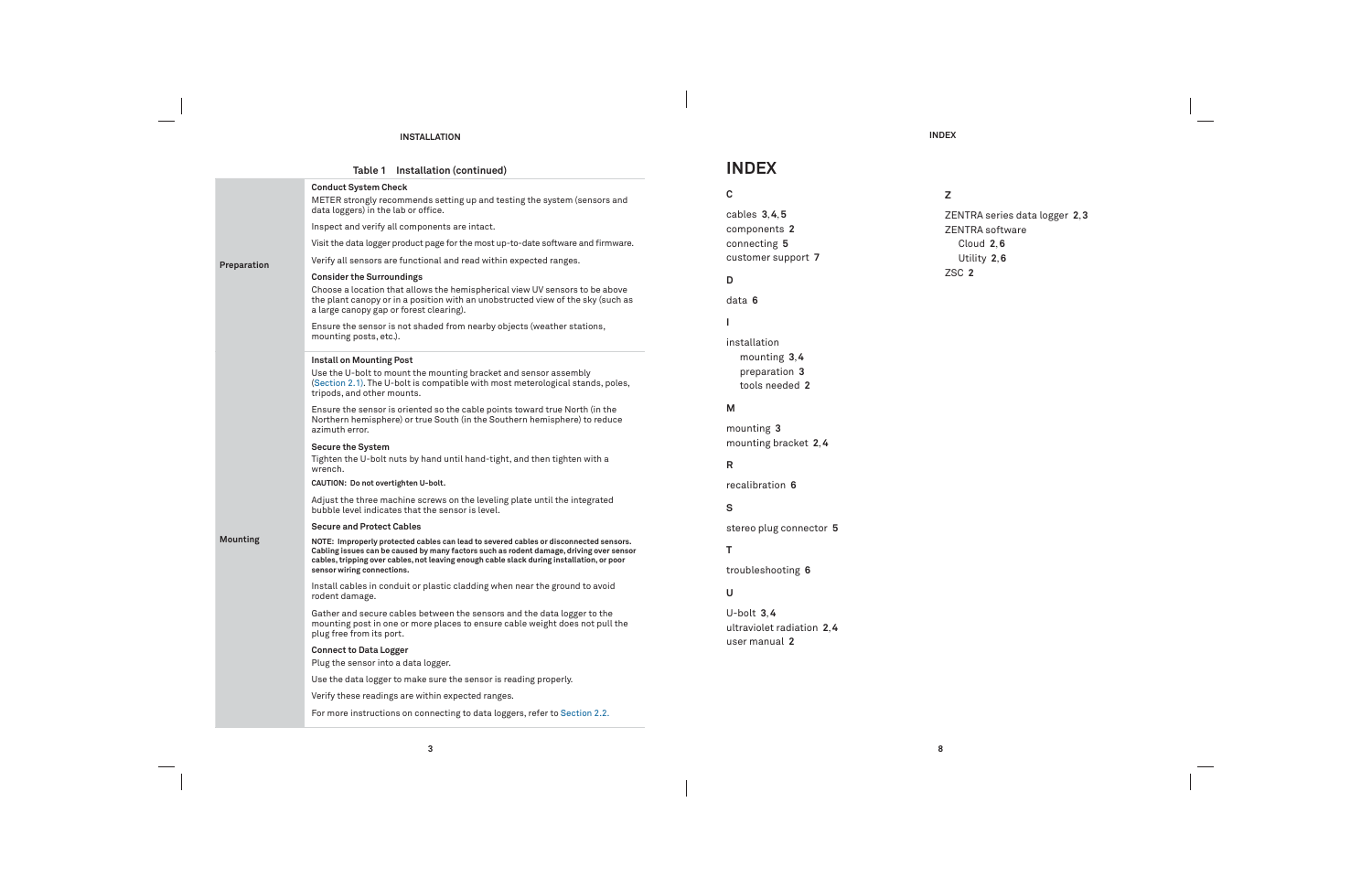#### **CUSTOMER SUPPORT**

## **5. CUSTOMER SUPPORT**

### **NORTH AMERICA**

Customer support representatives are available for questions, problems, or feedback Monday through Friday, 7:00 am to 5:00 pm Pacific time.

| Email: | support.environment@metergroup.com<br>sales.environment@metergroup.com |
|--------|------------------------------------------------------------------------|
| Phone: | $+1.509.332.5600$                                                      |

**Fax:**+1.509.332.5158

**Website:** metergroup.com

#### **EUROPE**

Customer support representatives are available for questions, problems, or feedback Monday through Friday, 8:00 to 17:00 Central European time.

| Email: | support.europe@metergroup.com<br>sales.europe@metergroup.com |
|--------|--------------------------------------------------------------|
| Phone: | +49 89 12 66 52 0                                            |
| Fax:   | $+498912665220$                                              |
|        | Website: metergroup.de                                       |
|        |                                                              |

If contacting METER by email, please include the following information:

| Name    | Email address              |
|---------|----------------------------|
| Address | Instrument serial number   |
| Phone   | Description of the problem |

**NOTE: For products purchased through a distributor, please contact the distributor directly for assistance.**

**4**

**USING APOGEE UV SENSORS WITH ZENTRA SYSTEM**

### **2.1 SET UP MOUNTING ASSEMBLY**

Apogee UV sensors must be level to accurately measure UV irradiance incident on a horizontal surface. Each Apogee UV sensor purchased from METER comes with an AL-120 Solar Mounting Bracket with Leveling Plate. The AL-120 can be mounted to either a horizontal or vertical post, depending on which set of holes is used.

- 1. Align the cable M8 connector pins with the sensor M8 connector holes and seat connectors fully.
- 2. Tighten the cable screw until hand-tight (Figure 1).

M8 connectors are easy to overtighten. Do not use pliers or other tools to tighten this connector.



### **Figure 1 Attach M8 connector**

3. Mount the sensor to the leveling plate (Figure 2) with the included nylon screw.

**\**



### **Figure 2 Apogee UV sensor installed on mast or pipe**

- 4. Attach the leveling plate to the mounting bracket using the included three machine screws.
- 5. Attach the mounting bracket either to a horizontal arm (Figure 2) or vertical post using the included U-bolt.

- 
- 
- 
- 



**+** Mounting bracket  $(AL-120)$